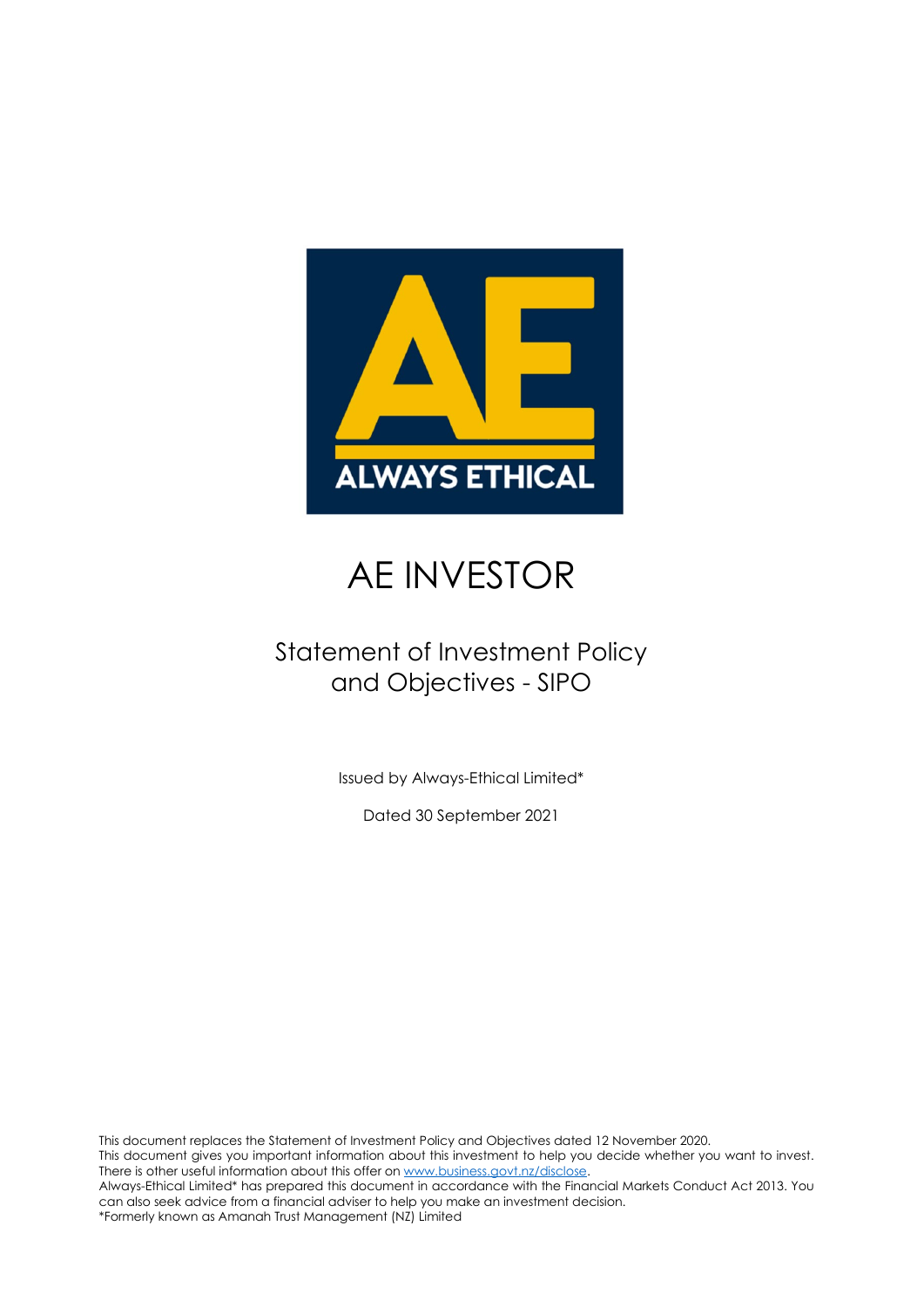# **CONTENTS**

| Introduction                             | Page 3  |
|------------------------------------------|---------|
| Description of Scheme                    | Page 3  |
| Investment Objectives                    | Page 3  |
| <b>Investment Philosophy</b>             | Page 5  |
| <b>Investment Strategy</b>               | Page 6  |
| <b>Investment Policies</b>               | Page 8  |
| <b>Investment Performance Monitoring</b> | Page 9  |
| Investment Strategy Review               | Page 10 |
| <b>SIPO Review</b>                       | Page 11 |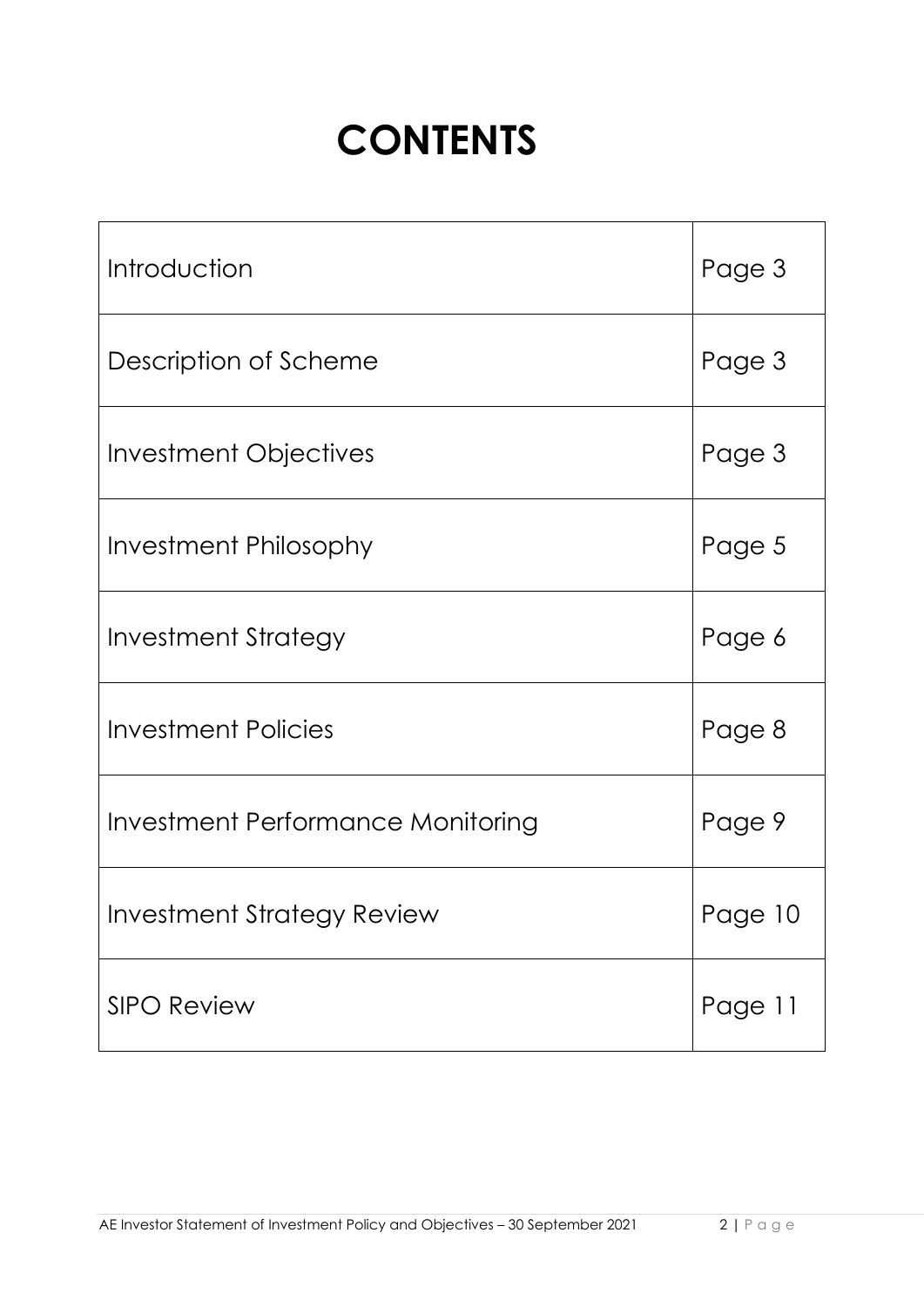### **INTRODUCTION**

This Statement of Investment Policy and Objectives (SIPO) sets out the Investment objectives, philosophies, and strategy for AE Investor, a managed investment scheme.

AE Investor is governed by a trust deed between Always-Ethical Limited (formerly known as Amanah Trust Management (NZ) Limited) (the Manager) and Trustees Executors Limited (TEL, the Supervisor). Your investments are held by the Supervisor's Custodial Division.

Trustees Executors Limited is independent from the Manager Always-Ethical Limited.

### **DESCRIPTION OF THE SCHEME**

AE Investor is a USD denominated managed investment fund that invests in up to 50 US stocks listed on the New York Stock Exchange (NYSE), Nasdaq or Cash which may be either USD or NZD.

AE Investor is constituted to operate under a Strict Ethical Mandate that restricts the investing activities of the Manager to permitted investments, providing transparency for investors and enabling investors to achieve financial growth by investing in businesses with strong balance sheets that are doing or making something for the good of humanity.

The Directors of Always-Ethical Limited are responsible for all aspects of the management of AE Investor. The board has delegated management of the Investments to the Investment Committee and has currently appointed 5 persons to this committee. The Investment Committee, with the assistance of the Investment Manager, makes all investment decisions.

The operation of the Investment Committee is set out in this SIPO.

The CEO and the Investment Manager attend Investment Committee meetings.

### **INVESTMENT OBJECTIVES**

AE Investor has clear objectives:

- i) To comply at all times with its Strict Ethical Mandate.
- ii) To actively manage risk for investors as the market requires.
- iii) Applying (i) and (ii) to provide long term growth for the benefit of investors.

AE Investor believes investors need certainty to understand the philosophical aims and has developed a plain English statement called "The Strict Ethical Mandate" which is unique to AE:

#### **STRICT ETHICAL MANDATE ETHICAL MANDATE**

Up to 50 equities, being ordinary shares listed on the NYSE or Nasdaq and cash; USD or NZD.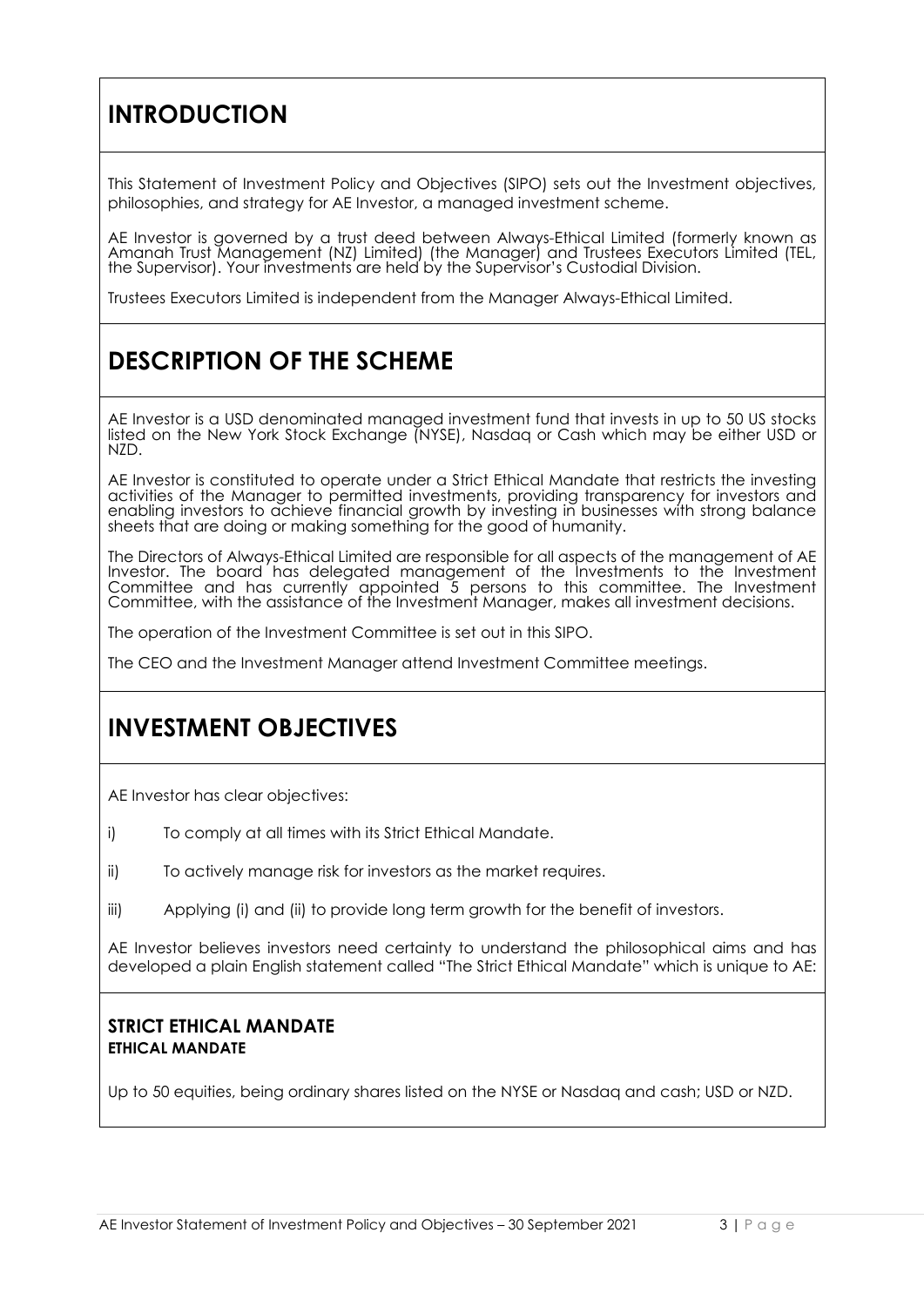**Equity investments to be in companies with strong balance sheets that meet the financial ratios:**

- i) Interest-bearing debt less than 30%.
- ii) Interest-bearing investments less than 30%.
- iii) Illiquid assets greater than 33% (i.e. they are assets making or doing something for the good of humanity that exceed 67% of total assets).

#### **Prohibited activities:**

- $\triangleright$  Products whose return is based on receipt of interest, including money lending\*. *\*Explanation: this excludes all financial institutions, Banks, Money Lenders and Insurance Companies.*
- > Gambling and speculative investments\*<br>\*Explanation: this is not just a prohibition of gambling organisations like casinos, but also excludes high-<br>risk investment products that rely on chance for success, eg. hedging pro
- Derivatives\* *\*Explanation: these are a high-risk product that rely on chance for success(gambling).*
- $\triangleright$  Alcohol.
- $\triangleright$  Tobacco.
- $\triangleright$  Weapons of war.
- > Adult entertainment.
- $\triangleright$  Gold and Silver hedging.
- $\triangleright$  Pork\*. \*Explanation: This limits the investment in meat-based businesses.
- Leverage\* *(i.e. borrowing against investors' (your) money, not assets). \*Explanation of leverage: Leverage is a practice of many fund managers. Leverage puts your investment at an unethical risk. Leverage is absolutely prohibited.*
- $\triangleright$  Fossil fuel exploration.

**If an investment breaches the Ethical Mandate, it is sold on the next trading day.**

#### **CASH**

Any cash held in the Scheme is held in US dollar or NZ dollar interest-free bank accounts.

The Ethical Mandate prohibits investment in fixed-return products or derivative instruments.

Non permissible income generated from non-compliant business operations or investments (both operations and non-operations) should not exceed 5% of the total income generated by the company invested in.

Each year the effect of the non-permissible income is "purified" by a donation to the poor.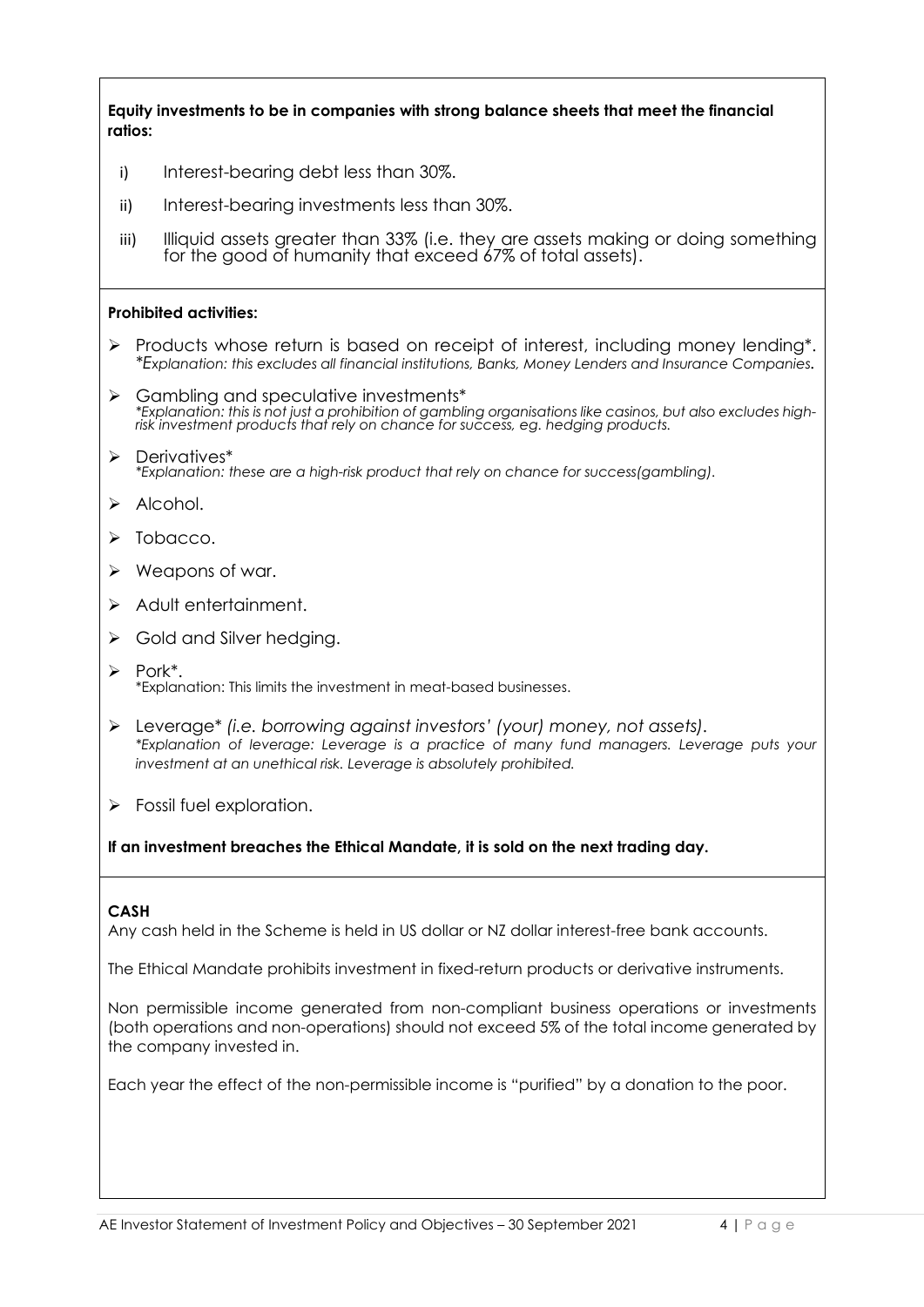Purification is calculated by the Manager and AE Investor pays the sum calculated annually to charities for the poor.

Our investment philosophy, strategy, and policies all derive from the Objectives.

### **INVESTMENT PHILOSOPHY**

#### **i) To comply at all times with its Strict Ethical Mandate.**

AE Investor only invests in stock (Equities) listed on the NYSE and the Nasdaq, or Cash, being both USD and NZD. This is a very limited range of investment types. The range of stock is further limited as all equities must comply with the Strict Ethical Mandate.

Our view of gambling is not limited to no casinos, but also excludes products whose source of return is chance, e.g. derivatives and currency hedging. These types of products have no substantive business base. They depend on having a counterparty who effectively takes a "bet" that the outcome the investor thinks will occur in the future will not occur.

Active management ensures that AE Investor is highly liquid and able to comply with the Strict Ethical Mandate

Compliance with the Mandate is the key promise to all investors.

#### **ii) To actively manage risk for the Investors as the market requires**

The Investment Committee each meeting considers the appropriate ratio of equities to cash. This requires consideration of the market conditions, world events and any other factors the Investment Committee consider may impact the stocks invested in. This is an experienced, intuitive decision by the Investment Committee assisted by reports prepared by the Investment Manager.

The fund can at short notice shift between 100% cash and 100% equities. The Investment Committee manages the ratio of cash/equities to manage the impact of volatility.

The ratio decisions can vary the fund risk category from aggressive (90 – 100% stock) to Conservative (34.9 – 10% stock). For example the fund went Conservative, in February 2020, then after the March market event, quickly went to aggressive.

These decisions are made to meet the Committee's view of the market, however the Manager suggests all Investors when making investment decisions treat AE Investor as "aggressive".

The manager of an equities fund needs to be nimble in its investment decisions. We consider it very important that AE Investor works for the benefit of investors.

To ensure it stays nimble at all times AE Investor does not plan to have greater than US\$2 Billion listed equities under management.

This ensures two key features; first, that the fund is liquid and, secondly, has superior ability to meet any stress test requirements of the regulator for the protection of investors.

**AE Investor seeks to apply (i) and (ii) to provide long term growth, within the mandate, for the**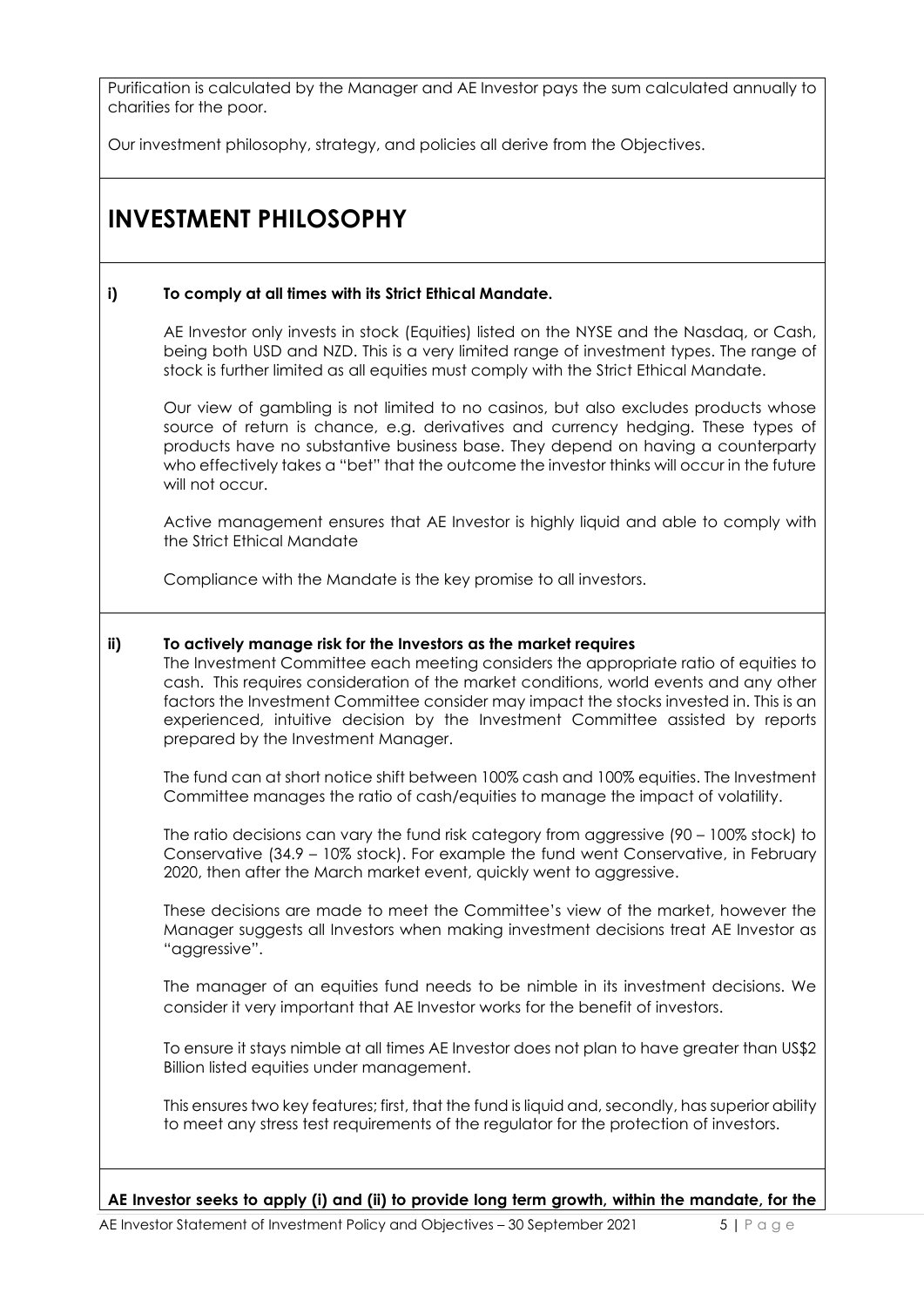#### **benefit of Investors**

#### **Outcome for Investors**

The desired outcome for Investors is long term growth from ethical investments (as defined by our Mandate).

All investments are expected to be doing or making something for the good of humanity as defined by the Mandate.

AE Investor is a long-term fund. All investments are made on a 5 year plus horizon.

### **INVESTMENT STRATEGY**

Key requirements in the strategy to manage our equity investments are:

- i) Compliance with our Ethical Mandate.
- ii) Managing the risk (volatility) of the fund.
- iii) Maintenance of sufficient liquidity.

#### a) **Selecting Investments to comply with the Ethical Mandate**

AE Investor invests in up to 50 listed US stocks. The Manager's analytical team uses an International Rating Agency – IdealRatings - to provide a population of stocks that comply with the Strict Ethical Mandate. Many of the stocks that comply are not considered, (for example, if their current market price is below US\$10.00, or their trading volumes are low), as we only invest in high liquidity stocks due to the requirement to be able to sell the next trading day should they fail to comply with the Strict Ethical Mandate.

Factors considered are:

- **High quality companies in terms of long-term competitive advantage;**
- **Track-record of sustainable growth;**
- **Strong balance sheets and low debt.**

Selection of stock is by the Investment Committee, which generally proceeds by consensus based on research by the Investment Manager.

#### b) **Monitoring existing Investments**

The Manager monitors compliance with the Strict Ethical Mandate each trading day. A reporting tool checks the current information available on the financial ratios of each company in which we hold stock. Compliance with the prescribed ratios ensures all investments have a strong balance sheet. Our investment strategy is to be invested in stocks with a strong balance sheet, i.e. less than 30% debt.

If an investment's daily report shows it no longer complies with the financial ratios, it is sold the next trading day without regard to the future potential of the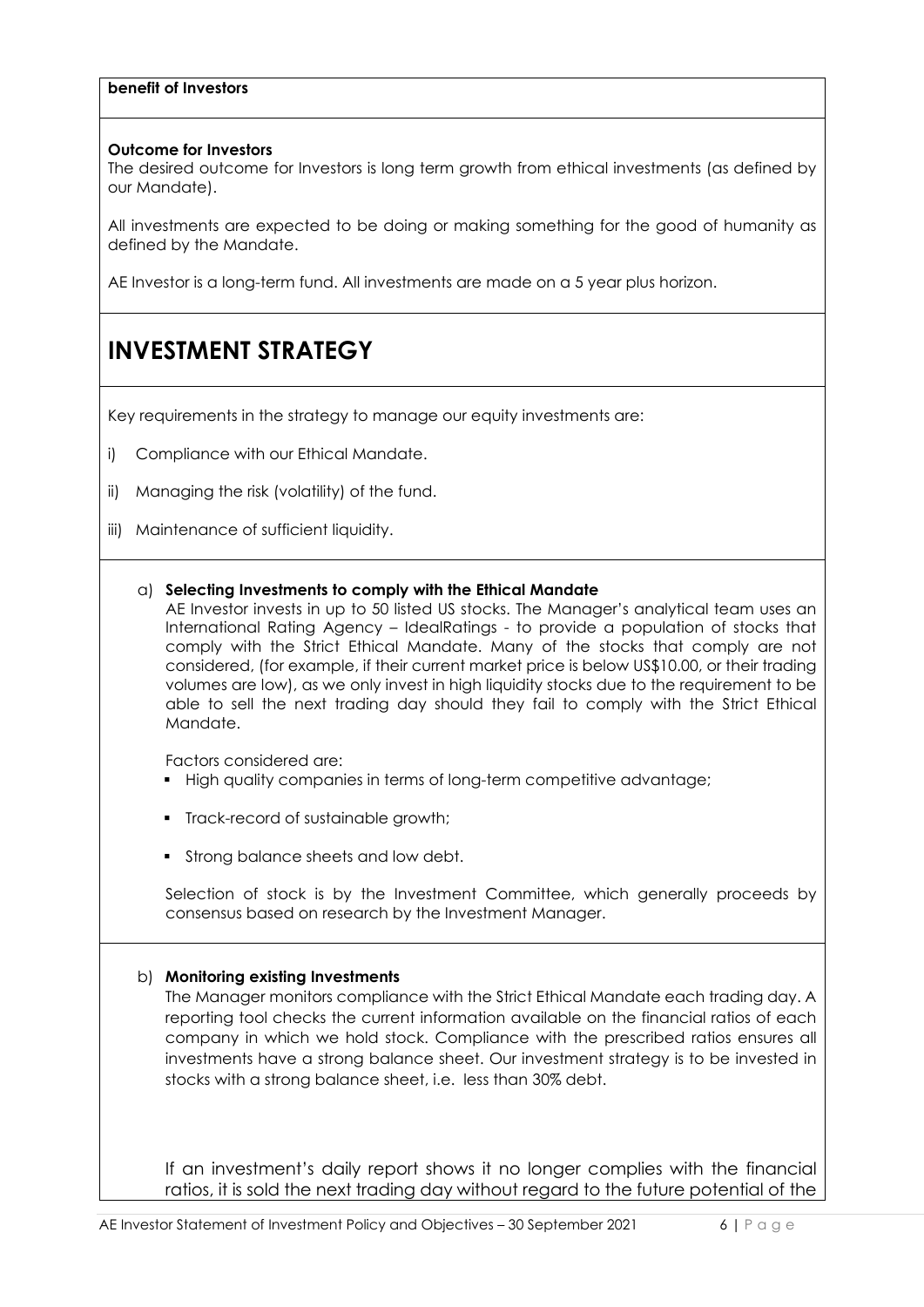|                                                                                                                                                                                                                                                                                                                                                                                                                                                                   | investment.                                                                                                                                                                                                                                                                                                                                                    |      |            |                |  |  |  |
|-------------------------------------------------------------------------------------------------------------------------------------------------------------------------------------------------------------------------------------------------------------------------------------------------------------------------------------------------------------------------------------------------------------------------------------------------------------------|----------------------------------------------------------------------------------------------------------------------------------------------------------------------------------------------------------------------------------------------------------------------------------------------------------------------------------------------------------------|------|------------|----------------|--|--|--|
|                                                                                                                                                                                                                                                                                                                                                                                                                                                                   | Companies that met the Strict Ethical Mandate when we purchased stock can change.<br>Prohibited activities issues usually arise when a company is involved with new products,<br>mergers and acquisitions. If the changes mean the stock is no longer compliant, the<br>investment is sold the next trading day without regard to the to its future potential. |      |            |                |  |  |  |
| C) Actively managing risk for investors as the Market requires<br>This is a unique aspect of AE Investor.                                                                                                                                                                                                                                                                                                                                                         |                                                                                                                                                                                                                                                                                                                                                                |      |            |                |  |  |  |
| Part of the AE Investor investment strategy is to manage volatility by holding a balance<br>of equities and cash. The balance may change depending on market events and the<br>Manager's view of the market. In times of market uncertainty, AE Investor may sell<br>equities and hold high cash levels. AE Investor will then look for opportunities to deliver<br>long term growth by buying at prices below the future market price potential of the<br>stock. |                                                                                                                                                                                                                                                                                                                                                                |      |            |                |  |  |  |
| investors.                                                                                                                                                                                                                                                                                                                                                                                                                                                        | The combination of these philosophies works as a strategy to the long-term benefit of                                                                                                                                                                                                                                                                          |      |            |                |  |  |  |
| This impacts our Investors' Risk exposure. As a helpful guide the table below is taken from<br>the NZ Retirement Commission website www.sorted.govt.nz                                                                                                                                                                                                                                                                                                            |                                                                                                                                                                                                                                                                                                                                                                |      |            |                |  |  |  |
|                                                                                                                                                                                                                                                                                                                                                                                                                                                                   |                                                                                                                                                                                                                                                                                                                                                                |      |            |                |  |  |  |
|                                                                                                                                                                                                                                                                                                                                                                                                                                                                   | Fund - risk type                                                                                                                                                                                                                                                                                                                                               |      | % Equities | % Cash         |  |  |  |
|                                                                                                                                                                                                                                                                                                                                                                                                                                                                   | Growth                                                                                                                                                                                                                                                                                                                                                         | 89.9 | - 63%      | $10.1 - 37\%$  |  |  |  |
|                                                                                                                                                                                                                                                                                                                                                                                                                                                                   | <b>Balanced</b>                                                                                                                                                                                                                                                                                                                                                | 62.9 | $-35%$     | $37.1 - 65%$   |  |  |  |
|                                                                                                                                                                                                                                                                                                                                                                                                                                                                   | Conservative                                                                                                                                                                                                                                                                                                                                                   | 34.9 | $-10%$     | $65.1 - 90\%$  |  |  |  |
|                                                                                                                                                                                                                                                                                                                                                                                                                                                                   | Defensive                                                                                                                                                                                                                                                                                                                                                      | 0    | $-9.9%$    | $90.1 - 100\%$ |  |  |  |
|                                                                                                                                                                                                                                                                                                                                                                                                                                                                   | The Manager recommends all investors treat AE Investor as aggressive.                                                                                                                                                                                                                                                                                          |      |            |                |  |  |  |

The Investment Manager prepares reports and gives recommendations on the investments which are the basis for these decisions, together with the collective experience of the Investment Committee members.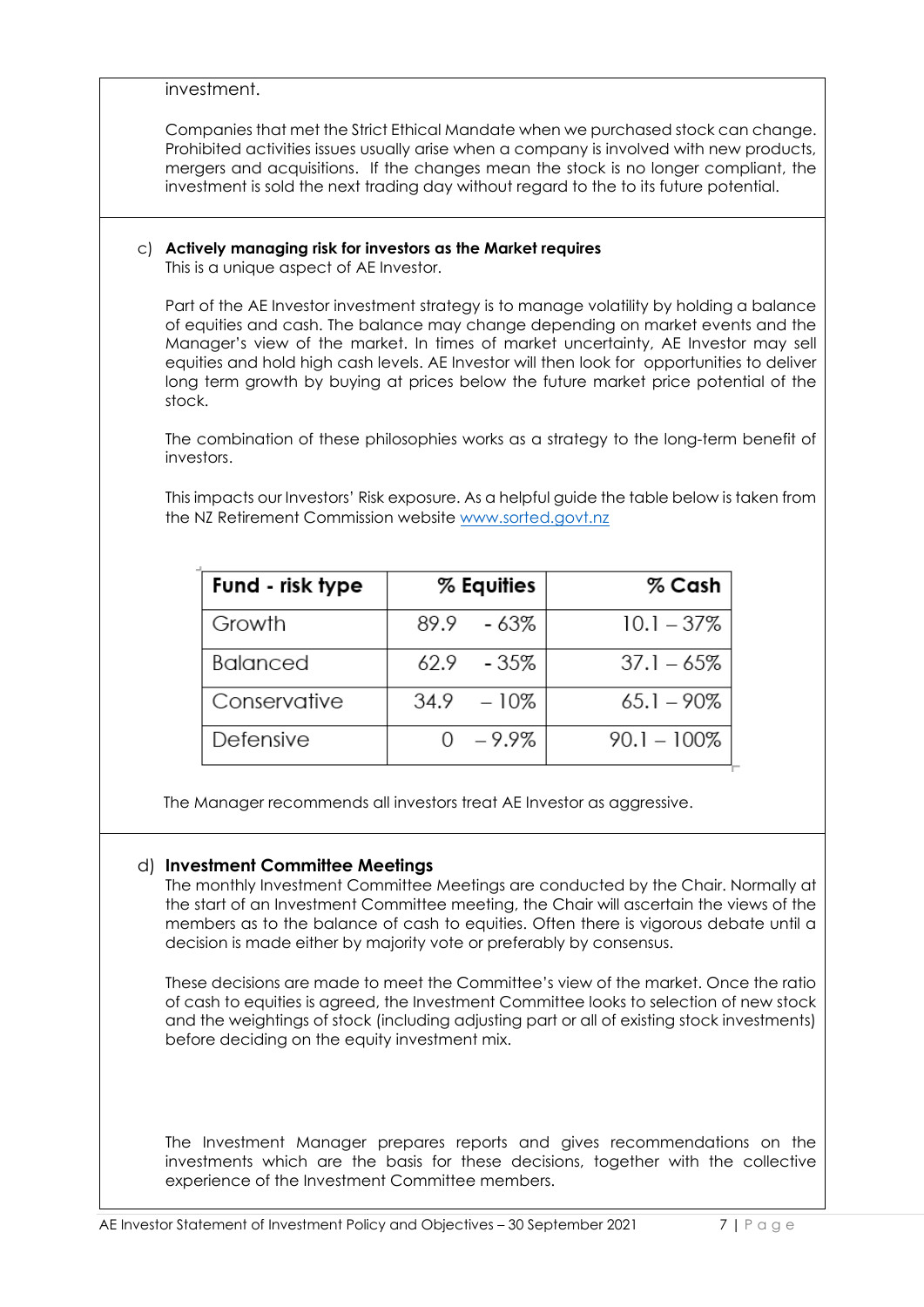Investment Committee meetings often have a robust exchange of views before reaching an investment decision.

e) **Applying our investment strategy to provide long term growth for the benefit of Investors**  The selection and weightings decisions are made by the Investment Committee based on the Committee members' views of the potential of the investment based on a 5-year horizon.

A significant investor in AE Investor is AE KiwiSaver Plan, a New Zealand superannuation type scheme.

### **INVESTMENT POLICIES**

AE Investor only invests in Stock (Equities) listed on the NYSE and the Nasdaq, or Cash, being both USD and NZD. This is a very limited range of investment types.

The range of stock is further limited as all stock invested in must comply with the Strict Ethical Mandate, meeting the financial ratios, and not breaching the Mandate by participating in prohibited activities.

#### **LEVERAGE**

Leverage (ie. borrowing) is strictly prohibited. AE Investor does not leverage its investments.

#### **HEDGING**

Hedging is strictly prohibited.

AE Ethical does not use hedging instruments to manage currency risk since we view it as speculative gambling, which is prohibited.

#### **CASH**

No interest is received for cash assets held in the Scheme's bank accounts. AE Investor has specifically elected that these bank accounts are non-interest bearing.

#### **PURIFICATION**

AE Investor monitors the compliance of all investments on a daily basis. If an investment breaches our Ethical Mandate, it is sold at the first opportunity. Where investments do breach the Ethical Mandate, AE Investor makes a purification payment to a recognised charity that is established to look after the sick or impoverished.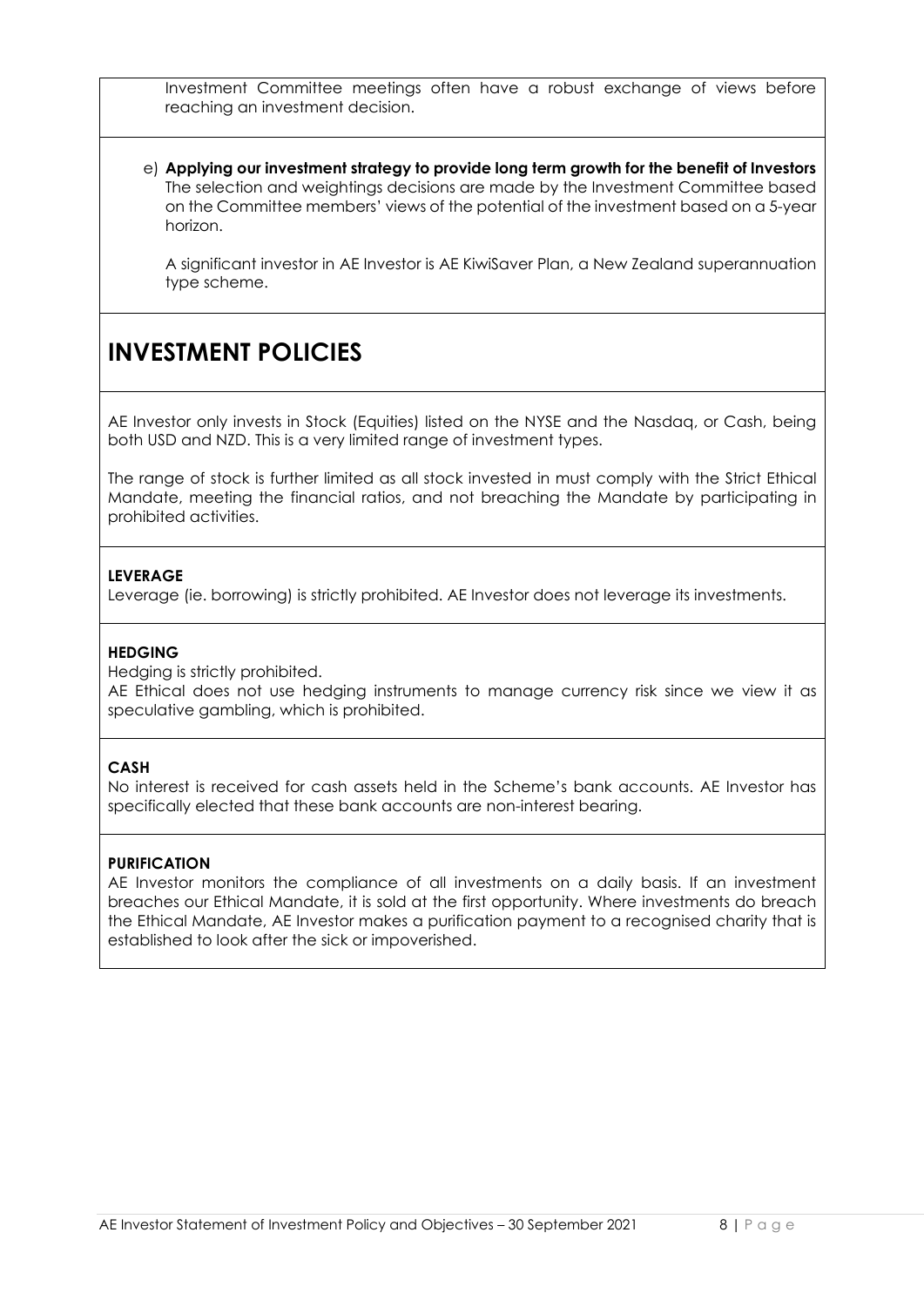#### **VOTING**

AE Investor may vote at any shareholders' meetings in a manner that best reflects this SIPO.

#### **TAXATION**

AE Investor is registered as a Portfolio Investment Entity (PIE). Taxation on the Scheme's investment income is calculated by Appello Services Limited (ASL) in accordance with the relevant law. Taxation on investment income for each Scheme member is calculated using the Scheme member's prescribed investor rate (PIR). The PIR of an individual Scheme member is based on their taxable income over the last two income years; in most circumstances the PIR will be 10.5%, 17.5% or 28%. Non-residents who hold investments in the Scheme may elect to be treated as a notified foreign investor; the PIR for notified foreign investors is 0%.

Any PIE tax payments required by a Scheme member are deducted from their account as a redemption of units, and any PIE tax credits to a Scheme member are paid as an application for units, in accordance with the Trust Deed.

AE Investor is responsible for ensuring that PIE tax is paid on behalf of Scheme members, and the preparation and lodgement of any PIE tax filings.

#### **LIQUIDITY/STRESS TESTING**

The Investment Manager monitors the volume of shares traded by each investment when preparing reports for the Investment Committee. This is part of the fund's ongoing liquidity assurance review.

All our investments are highly liquid. We do not perceive that there is a material liquidity risk at this stage, having regard to the nature and size of our investments.

There is minimal liquidity or stress testing risk whilst our fund is less than USD2 billion.

### **INVESTMENT PERFORMANCE MONITORING**

#### **ETHICAL MANDATE/SIPO MONITORING**

Our key performance criteria is ensuring compliance with the Strict Ethical Mandate as set out in this SIPO. The methodology to ensure compliance has been explained above.

#### **INVESTMENT PERFORMANCE**

The fund is an absolute return investment; this is measured by its daily unit price. The daily unit price is calculated (on an accruals basis) by the Registry and published on the website.

Each quarter the price is published as part of the quarterly Fund Update filed on the disclose website.

The performance of the fund is reported as a percentage of the Funds Under Management (FUM).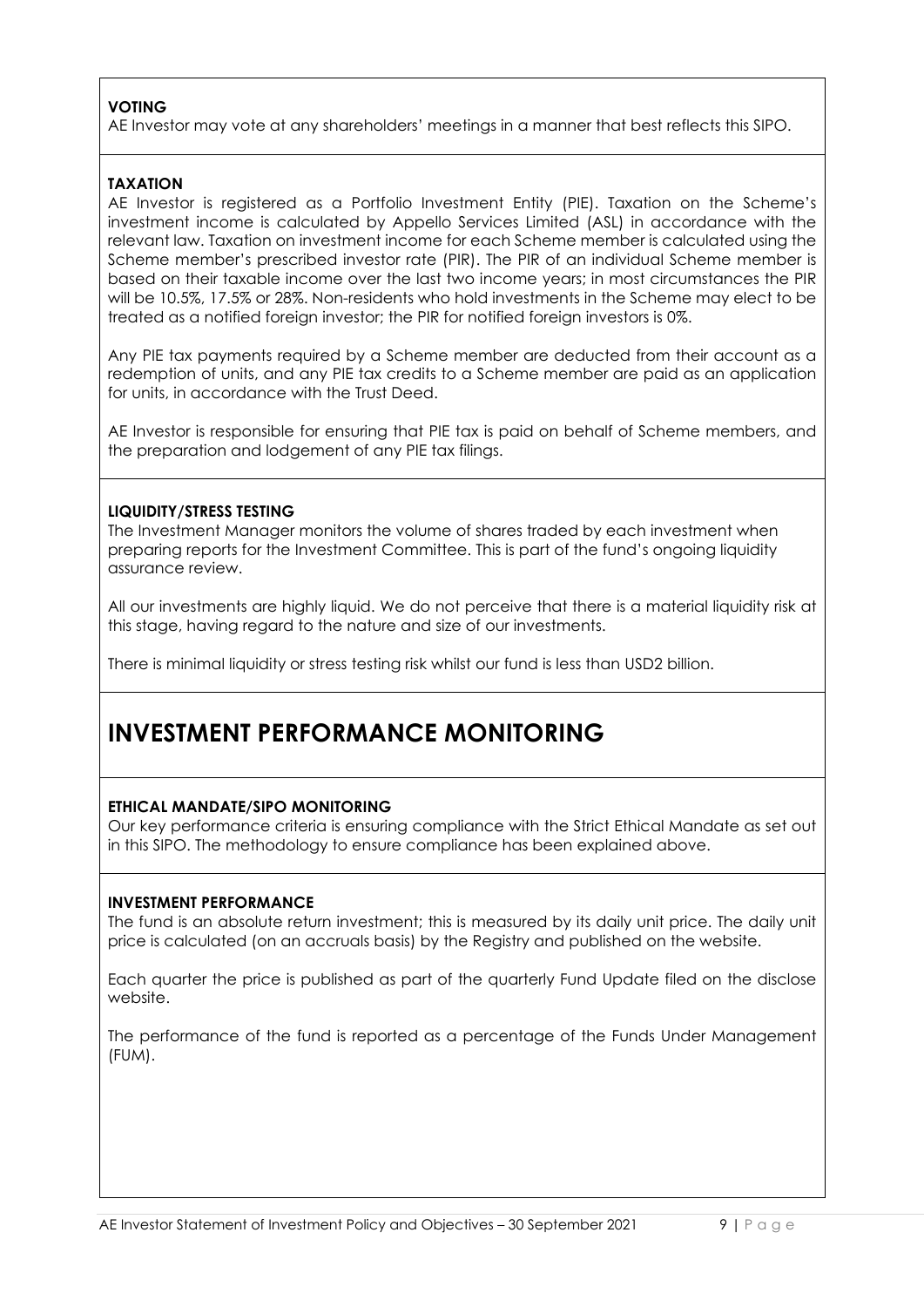Although it is an absolute return fund, AE Investor also reviews the performance of the Scheme relative to major market indices, in particular the Dow Jones Islamic Market US Index (DJIM US). It is noted that this index's Ethical Mandate does not meet AE Investors Strict Ethical Mandate and, unlike AE Investor, does not immediately sell stocks if they become non-compliant (they rebalance quarterly rather than daily). Furthermore, the index does not have fees, expenses or purification deducted from performance. This index is, however, regarded as the most relevant as at the date of this SIPO.

#### **INVESTMENT RISKS**

We also monitor investment risk. The Investment Committee each monthly meeting assesses the market risk due to market volatility. As described above, the Investment Committee also assess the performance of the individual investments, particularly when reweighting the investments in the book. If the Investment Committee has any concerns, it can sell the investment in whole or part.

#### **ASSET MONITORING SYSTEMS**

ASL provides asset registry services to the Manager via its "Sandpit" service. Examples of asset information included in the Sandpit are:

- i) Historical and current asset positions (including profit/ loss calculations) and portfolio weightings.
- ii) Historical and current daily market prices of asset positions.
- iii) Historical and current benchmark data (including charts).
- iv) Equities performance rankings (including returns information).
- v) Historical and current equities volatility data.

The analytical team monitor the performance of the portfolio on a daily basis.

The analytical team also uses the data in the Sandpit regularly for both internal and external reporting purposes.

#### **LIMIT BREAKS**

A material breach of any limit on the nature or type of investment, or the proportion of each type of asset that may be invested in, is called a limit break.

Where a limit break occurs, this must be reported to the Supervisor in the mandated form within the time required by the relevant law.

### **INVESTMENT STRATEGY REVIEW**

The Strict Investment Mandate is a firm commitment to investors. Any substantive change to the Strict Investment Mandate would require the approval of the Investors. To be clear, that does not include changes to the plain wording of the Mandate which is reviewed from time to time as the Management Committee decides. These are communication improvements, not a change to the underlying philosophy which are based in scholarly religious teachings by the children of Abraham. The moral base of the ethical mandate is a rejection of specified business

AE Investor Statement of Investment Policy and Objectives - 30 September 2021 10 | Page activities, and of interest-based investments where the investor is paid interest as charged